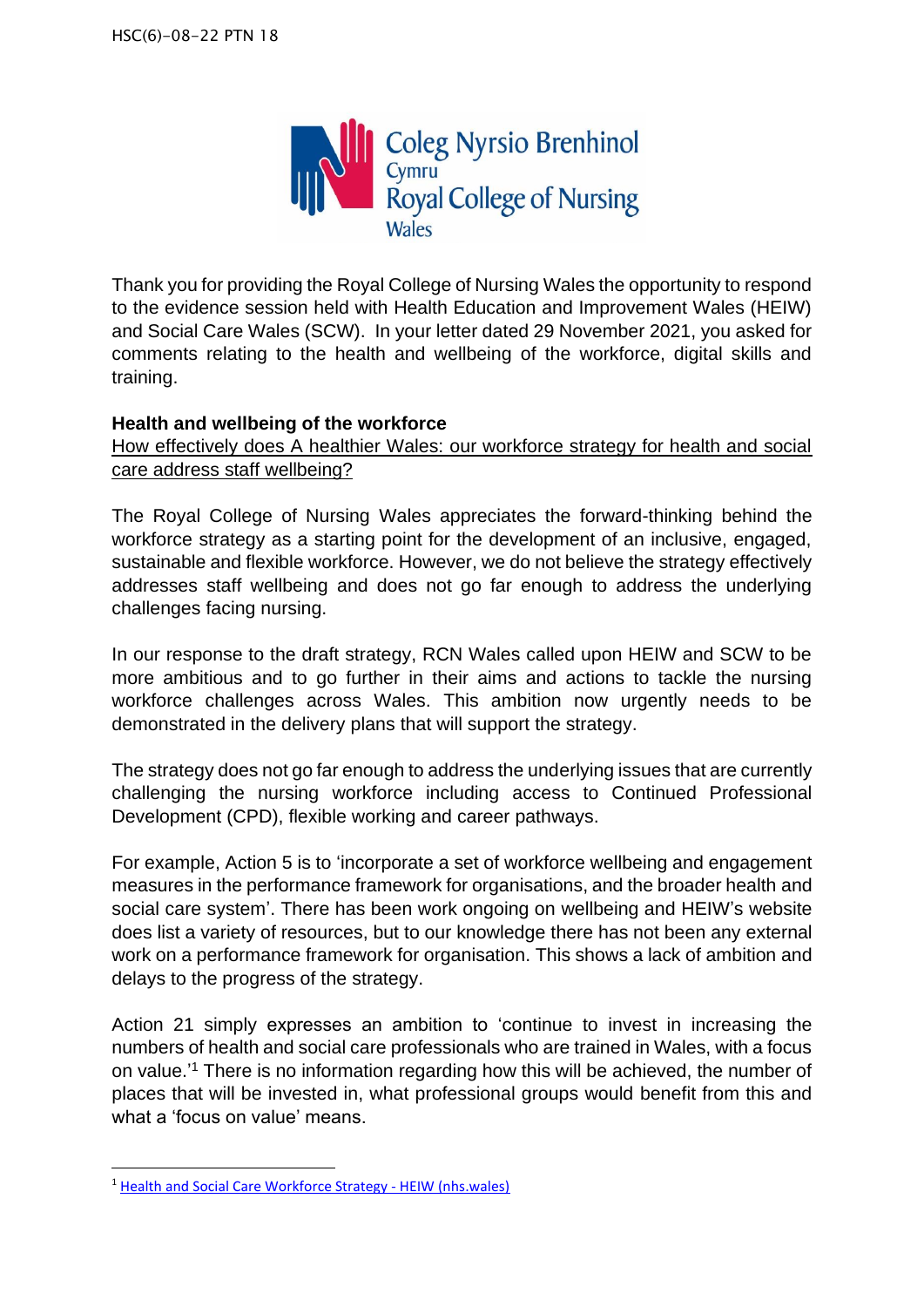Action 24 aims to 'develop a clear strategy for Continuing Professional Development (CPD) across professional and occupational groups.'<sup>2</sup> While this is a vital step is recognising the importance of CPD, assess to CPD differs across professions, doctors have protected time, nurses do not. Therefore an inter-professional strategy lacks ambition and will not go far enough to address the profession specific challenges associated with accessing CPD.

## What are your views on current approaches to assessing staff well-being?

There are a number of wellbeing initiatives being developed by health boards. For example in Aneurin Bevan, the health board has developed integrated capacity with the Employee Wellbeing Service to offer 'on the ground support'. The health board also aims to establish a wellbeing and education centre at the Grange University Hospital.

However it is our view that there is no concerted national approach to promoting staff wellbeing: it is this national leadership and drive that is missing. As part of this approach the Royal College of Nursing Wales strongly recommends the Welsh Government introduce a nursing retention strategy as a means of improving staff wellbeing and thereby improving nursing retention.

A 2020 RCN Wales member survey included the question, "how do you think nurses and nursing staff in the NHS could be encouraged to keep nursing?" Nearly 90% or respondents said higher pay was important, with 44% naming it the single most important thing the Welsh Government could do to keep nursing staff working for the NHS. The second most popular answer (chosen by 41%) was to recruit more staff to enable better care and create a less pressured environment. Other factors that are important to RCN Wales members are safer working conditions, more flexible working opportunities, and more opportunities for continuous professional development.

An NHS nursing retention strategy must consider:

- Expanding Section 25B of the Nurse Staffing Levels (Wales) Act 2016 to provide safer working conditions.
- Moving away from the traditional NHS rostering system and providing greater flexibility of hours.
- Planning and Development of better career opportunities, and access to Continuing Professional Development to be undertaken during working hours.
- Simplifying the documentation nursing staff need to complete.

Are surveys as a standalone tool sufficient to provide an accurate picture of the wellbeing of the health and social care workforce? Are there other measures that you believe should be adopted?

<sup>2</sup> [Health and Social Care Workforce Strategy -](https://heiw.nhs.wales/programmes/health-and-social-care-workforce-strategy/) HEIW (nhs.wales)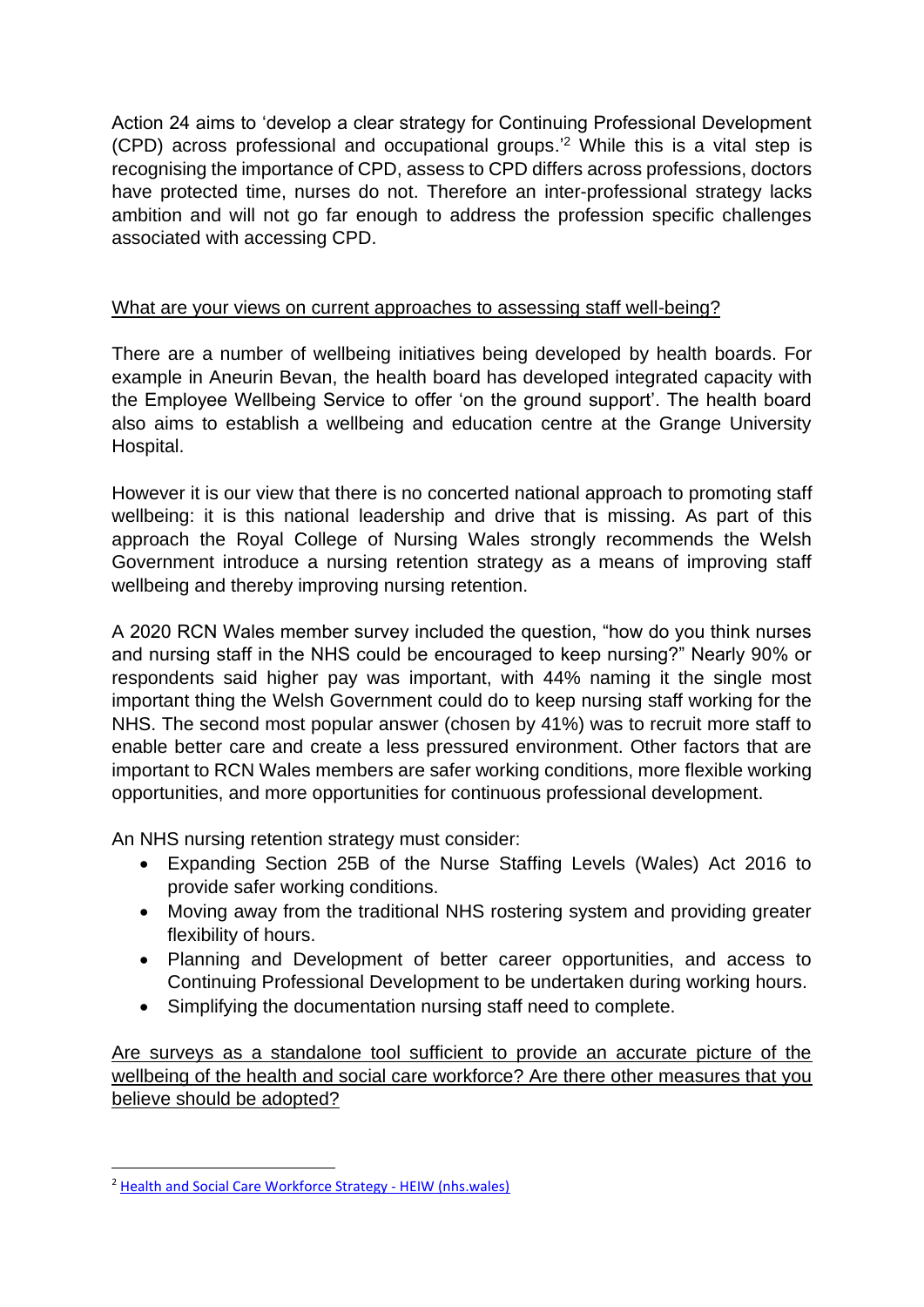Anonymous surveys, with a large response rate are useful in providing quantitative snapshots of the current wellbeing of the health and social care workforce. As a data method that requires very little interaction, they are the quickest and easiest way of understanding complex matters. The Royal College of Nursing Wales has itself used surveys as a tool of member engagement.

However surveys only provide a snapshot of the workforce. It is important that to fully understand the wellbeing of the health and social care workforce qualitative data is gathered through various methods, i.e. focus groups. The Royal College of Nursing would also recommend ensuring survey findings are viewed alongside other data sets such as flexible working arrangements, exit interviews and issues raised at local partnership forums. This will provide a detailed analysis of the wellbeing of the workforce. For example if a survey finds that staff would prefer flexible working this needs to be viewed alongside current flexible working arrangements and what the employer offers.

# **Staff workload**

*"…working with trade union partners across the sector. Well-being is something that we do discuss through the partnership forums, and that's why we're really keen, as we're looking at the staff survey for next year, to see what else we can build in around the type of experience that staff are having."* 

### In your view, are the partnership forums referred to above by HEIW operating effectively?

In 2021 HEIW created an 'External Advisory Group' (EAG) for stakeholders. The Royal College of Nursing was pleased to be included in this group. At the June 2021 meeting a presentation was given to EAG without advance notice on Education Training Plan purporting to set out plans for every single profession. In the presentation no pre or post registration nursing figures were shared, there was no information on Health Boards IMTPs or reference to the regulatory changes to the nursing pre-registration standards. Members of the group were informed that the plan would subsequently be ratified and then recommended to the Welsh Government. Subsequent to the EAG meeting a copy of the NHS Wales Training and Education Plan 20-222/23 marked 'final draft' was circulated to members by e-mail with no information as to the purpose of the circulation.

The Royal College of Nursing wrote to Alex Howells, Chief Executive of HEIW to express our concerns.

In October 2021 a Stakeholder Reference Group (SRG) was proposed to replace the EAG. The SRG would be established to build upon existing relationships with stakeholders, facilitate engagement, dialogue and feedback from stakeholder to inform HEIW's planning and decision making. The Royal College of Nursing is cautiously optimistic that this group will have a real input into the workings of HEIW.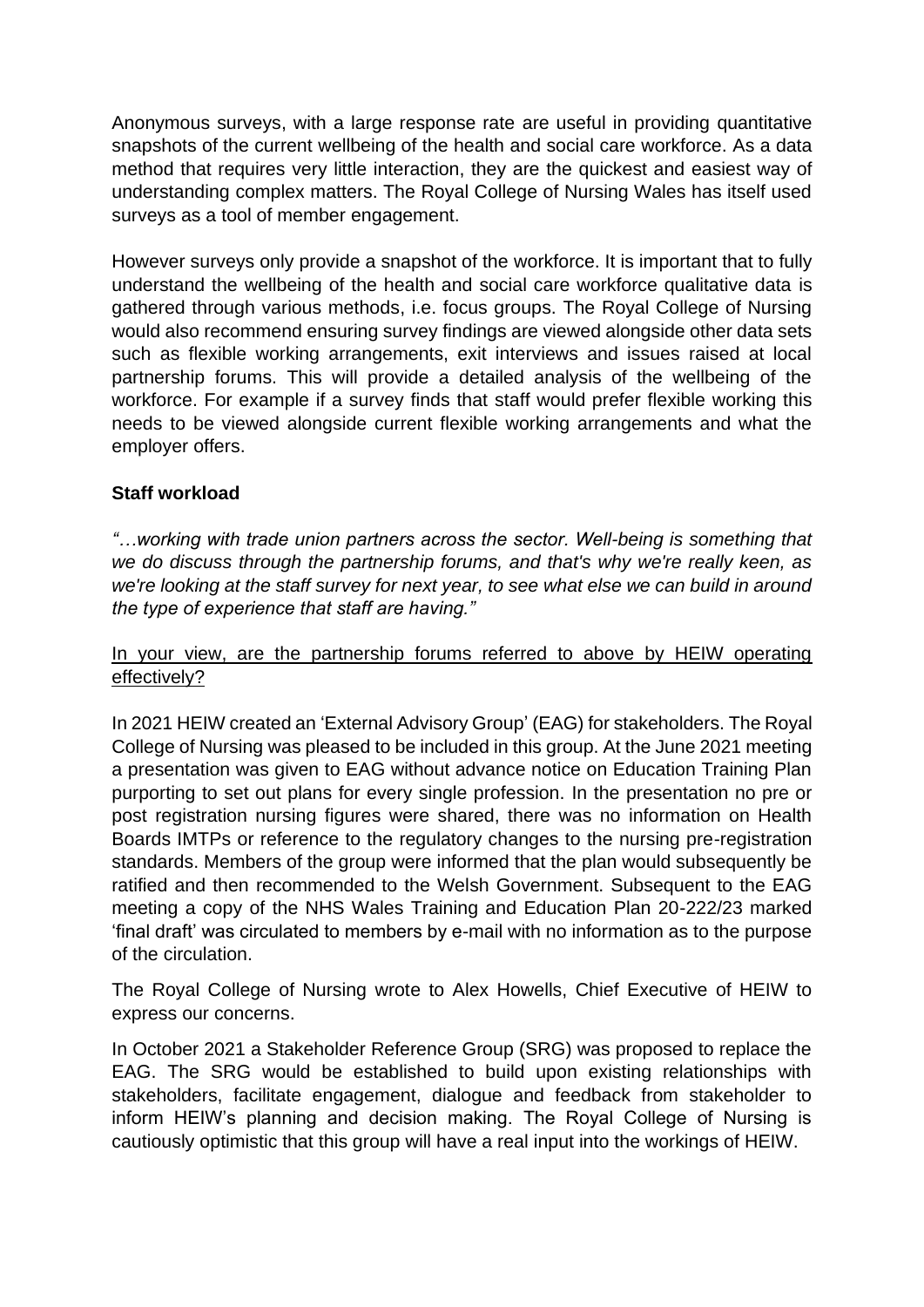To what extent is there sufficient staff capacity to ensure that workloads are manageable and that staff are able to take breaks, annual leave, access wellbeing support and undertake training and professional development?

No, there is not sufficient staff capacity to ensure workloads are manageable.

In 2020 Public Health Wales conducted a survey and found that over half (50.6%) of the nursing and midwifery workforce reported they frequently missed work breaks. To put this into context, a 'normal' shift for the nursing workforce is 12 hours. This demonstrates the physically demanding nature of the role. Furthermore despite 72.5% saying they had access to water on their shift, only 58.5% felt adequately hydrated.

Nurses and nursing staff have been on the forefront of the COVID-19 pandemic in every aspect of health and social care and many are feeling tired and burned out. A 2020 survey of 2,011 RCN Wales members found that the level of stress among respondents had increased, whilst the level of staff morale had decreased. Three quarters of members surveyed (75.9%) reported experiencing an increase in stress levels, whilst over half (58%) voiced that staff morale had worsened. The combination of stress and reduced morale is not conducive to a happy work environment and may lead to a worsening of the workforce shortage as nursing staff consider leaving the profession.

Furthermore, members are worried about their mental health. Over half (52%) of respondents to our 2020 survey were concerned about their mental health. This is extremely worrying.

Is the picture improving or deteriorating, and do staff feel they are sufficiently supported in this respect by their organisations' leadership and management?

The picture is deteriorating. In the RCN's 2021 Employment survey, 65.4% of Welsh responses felt there was too much pressure on them, and 62% said they were too busy to provide the level of care they would like to.

According to the NMC register 15.8% of the registered workforce is 51-55 and approaching retirement.

Since the start of the COVID-19 pandemic a significant number of RCN members feel less valued by the Welsh Government and senior executive management in their organisation compared to before the pandemic. In a (June) 2020 RCN survey we found that over a third (34%) of members felt less valued by the Welsh Government compared to before the COVID-19 pandemic. This is the highest rate amongst all UK nations. For the first time in the RCN's history in Wales, members are considering taking industrial action against the Welsh Government, and NHS employers. This demonstrates the strength of feeling within the nursing workforce.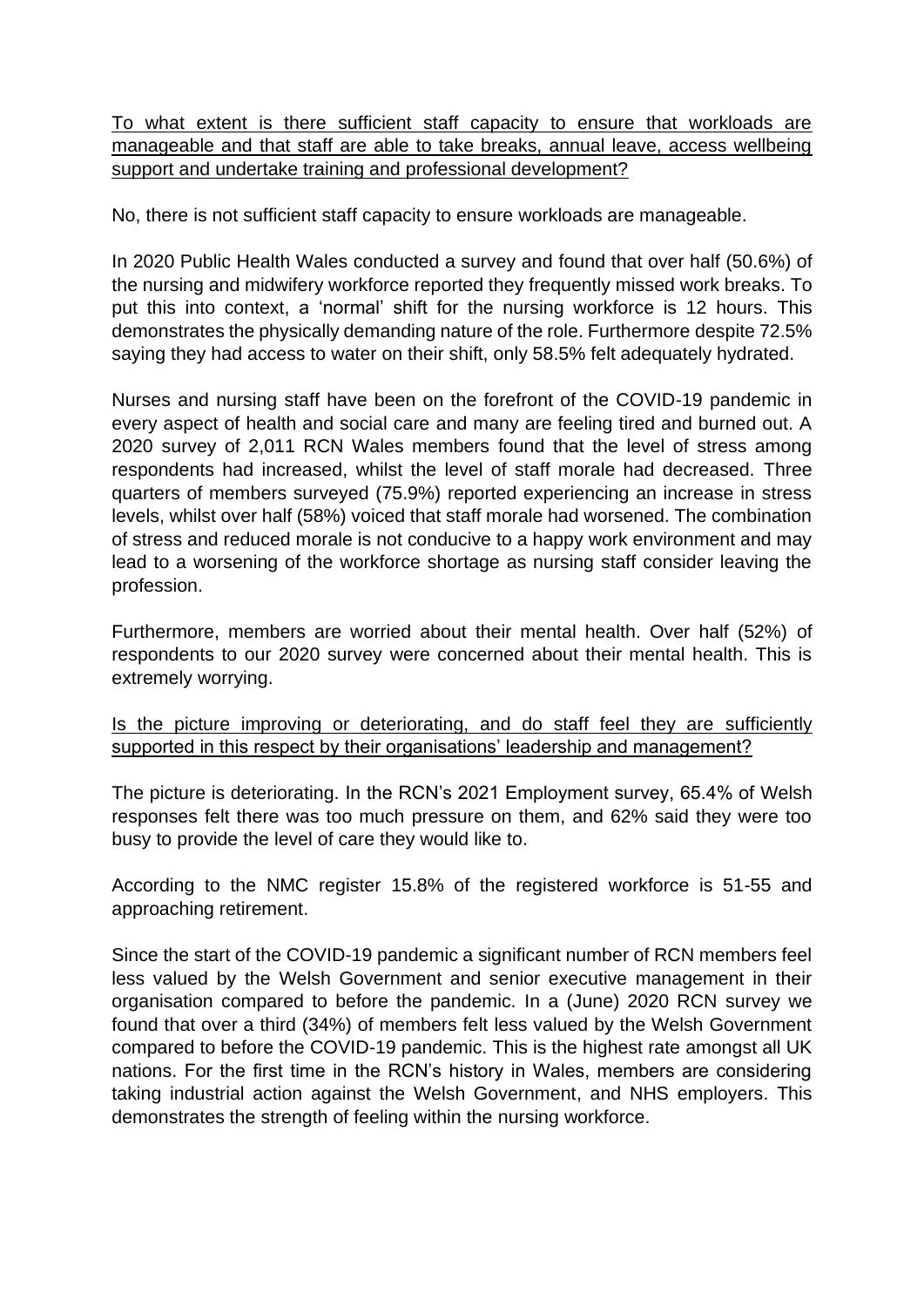27% of respondents also felt less valued by senior executive management in their health organisation. In comparison 74% of those surveyed that felt more valued by the general public.

#### **Digital training**

What are your views on the pilot approach to assessing staff's digital skills, capabilities and training needs? Is a self-assessment tool sufficient to identify where there are skills gaps across health and social care, and what further action is needed to ensure the health and social care workforce have the digital skills required.

Currently nursing staff do not feel they have enough time to provide the high quality patient care they would like, complete their mandatory training or take their breaks. If the use of the self-assessment tool is considered a priority there needs to be time allocated to facilitate this.

The Royal College of Nursing believes there is a need to recognise that many professions and sectors in health and social care lack access to basic technology such as email communication, mobile phones and cameras. Despite improving during the COVID-19 pandemic, a programme to ensure access to this type of technology in all areas where care is delivered would make a tremendous difference to the capabilities and productivity of the workforce. A structural governance connection and policy synergy are needed with the Informing Healthcare programme of work. In addition, any programme of technological development, including the self-assessment tool must take account of the need to function bilingually.

In additional when equipment is assessable, the nursing workforce have significantly difficulties accessing any form of professional development and learning due to current workforce pressures.

"*All my staff complete e-learning at home as we do not have time in work also the system is not always accessible. I make sure they get the time back. We do not have protected time for study!" (RCN Member, 2019)*

Professional development and learning are fundamental career-long requirements for every nurse and it is a requirement for successful revalidation by the Nursing and Midwifery Council. Yet, because of the difficulty of backfilling nurses on the team, some health boards have stopped all access to Continued Professional Development (CPD) for nurses. This means that keeping up to date and learning new skills becomes something that nurses have to struggle to do at home and at their own cost. In contrast, doctors have access to CPD as part of their contracts.

Mandatory training includes equipment knowledge, emergency life support/CPR, and infection control. The 2021 RCN employment survey revealed that only 63.7% of nursing staff indicated that they had completed all their mandatory training in 2020. Only 37% completed their training exclusively in working hours.